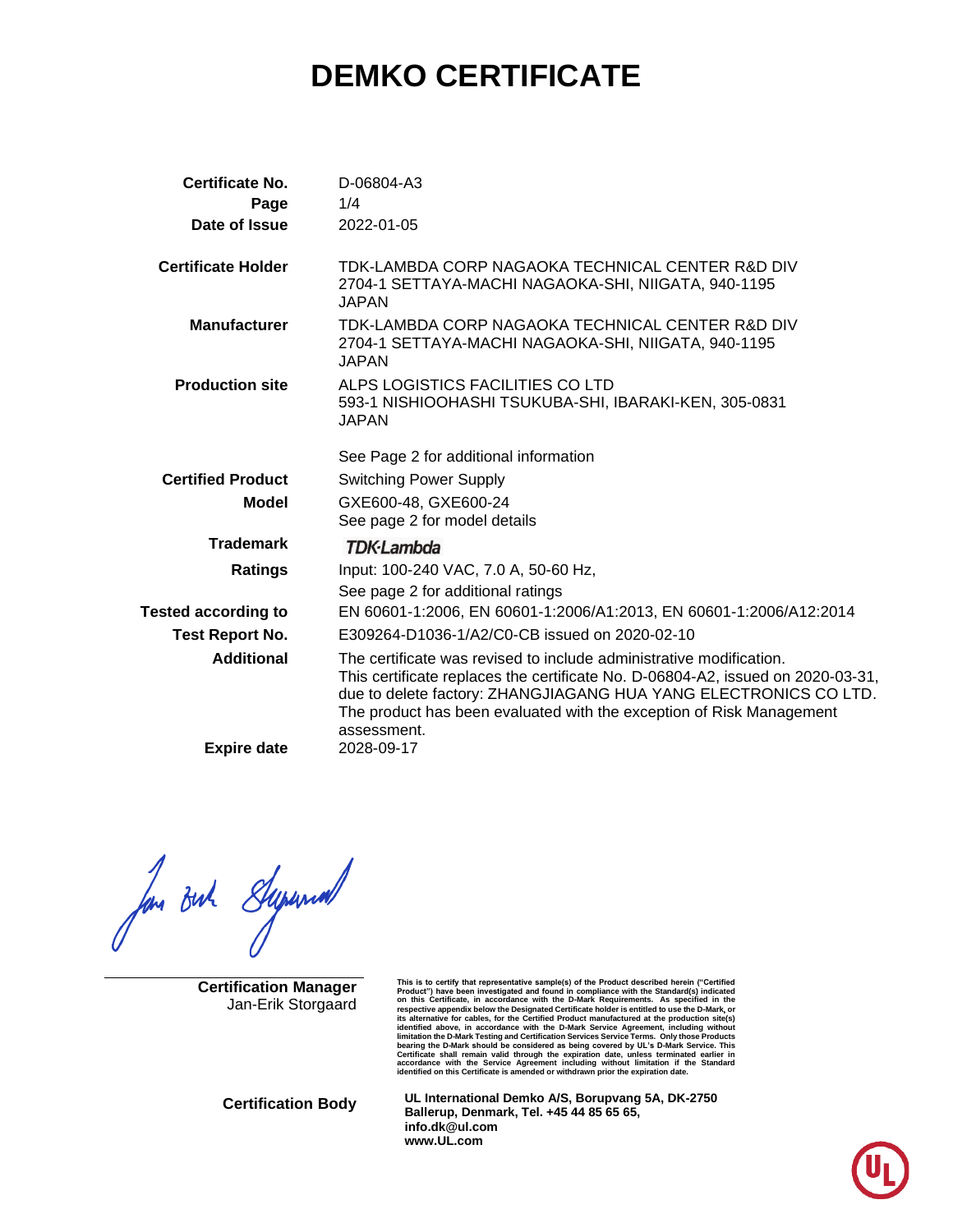# **Appendix DEMKO CERTIFICATE**

**Certificate No.** D-06804-A3

**Page** 2/4

**Date of Issue** 2022-01-05

### **Model Details:**

GXE600-24,GXE600-48 may be followed by suffix "abcdefg" (a is /, b is HD, c is A, d is FG, e is SF, f is NS, g is NHV for GXE600-48, and "a", "b", "c", "d", "e", "f", "g" may be blank) (for the details, see Test Report - General Product Information)

### **Factories:**

TDK-LAMBDA MALAYSIA SDN BHD LOT 2 & 3, BATU 9 3/4 KAWASAN PERINDUSTRIAN BANDAR BARU JAYA GADING KUANTAN, PAHANG, 26070 MALAYSIA

TDK-LAMBDA CORP 2704-1 SETTAYA-MACHI NAGAOKA-SHI, NIIGATA-KEN, 940-1195 JAPAN

TDK-LAMBDA (CHINA) ELECTRONICS CO LTD NO.95,ZHUJIANG RD, XINWU DISTRICT WUXI, JIANGSU, 214028 **CHINA** 

TDK-LAMBDA MALAYSIA SDN BHD PLO33 KAWASAN PERINDUSTRIAN SENAI SENAI, JOHOR, 81400 MALAYSIA

SENDAN ELECTRONICS MFG CO LTD 1010 HABUSHIN NANTO-SHI, TOYAMA-KEN, 939-1756 JAPAN

## **Ratings:**

Output: - GXE600-24: 24 VDC, 25 A, - GXE600-48: 48 VDC, 12.5 A

Insulation Class: Class I

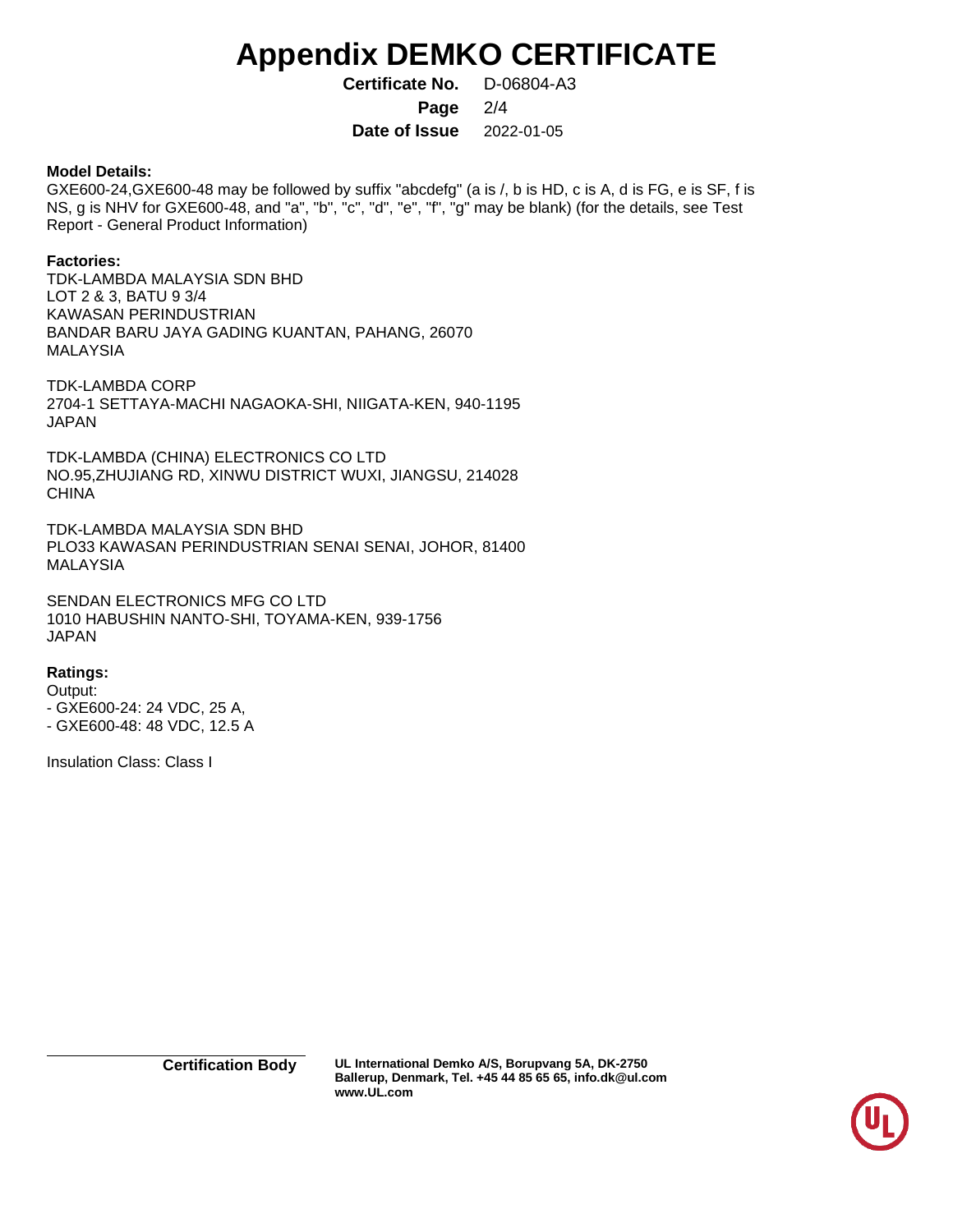## **Appendix DEMKO CERTIFICATE**

**Certificate No.** D-06804-A3

**Page** 3/4

**Date of Issue** 2022-01-05

#### **Certification Mark D-Mark**

The D-Mark, as displayed below, shall appear on certified products only. Except as specified below the Mark shall be legible and no Minimum size is specified.



The size of the Mark may be reduced or enlarged on the condition that it remains readable and that the proportions of width and height are kept. The use of dark text for the D-Mark on light backgrounds and light text on dark backgrounds is permitted.

The D-Mark may appear on a label, nameplate, or may be cast, stamped or molded into the product. When appearing on a label or nameplate, the Manufacturer's name or trademark along with a model number are also required on that same label or nameplate. If cast, stamped or molded, the Certificate Manufacturer's name or trademark and model number shall also appear elsewhere on the product

When putting the product on the EU market, the manufacturer's name, trademark or mark of origin must be affixed in a clearly visible location and position on the product, on the package and in the user manual. It can be affixed by label, be directly imprinted, or cast or molded into the product.

Where the size of the product does not allow the Mark, the manufacturer's name, trademark, mark of origin and model number to be legible, and appearance on a label is not desired, it is allowed to cast, stamp or mold the Mark into the product, in a size which is not visible to the naked eye, provided the legible Mark, the manufacturer's name, trademark or mark of origin and model number appears on the package and in the user manual